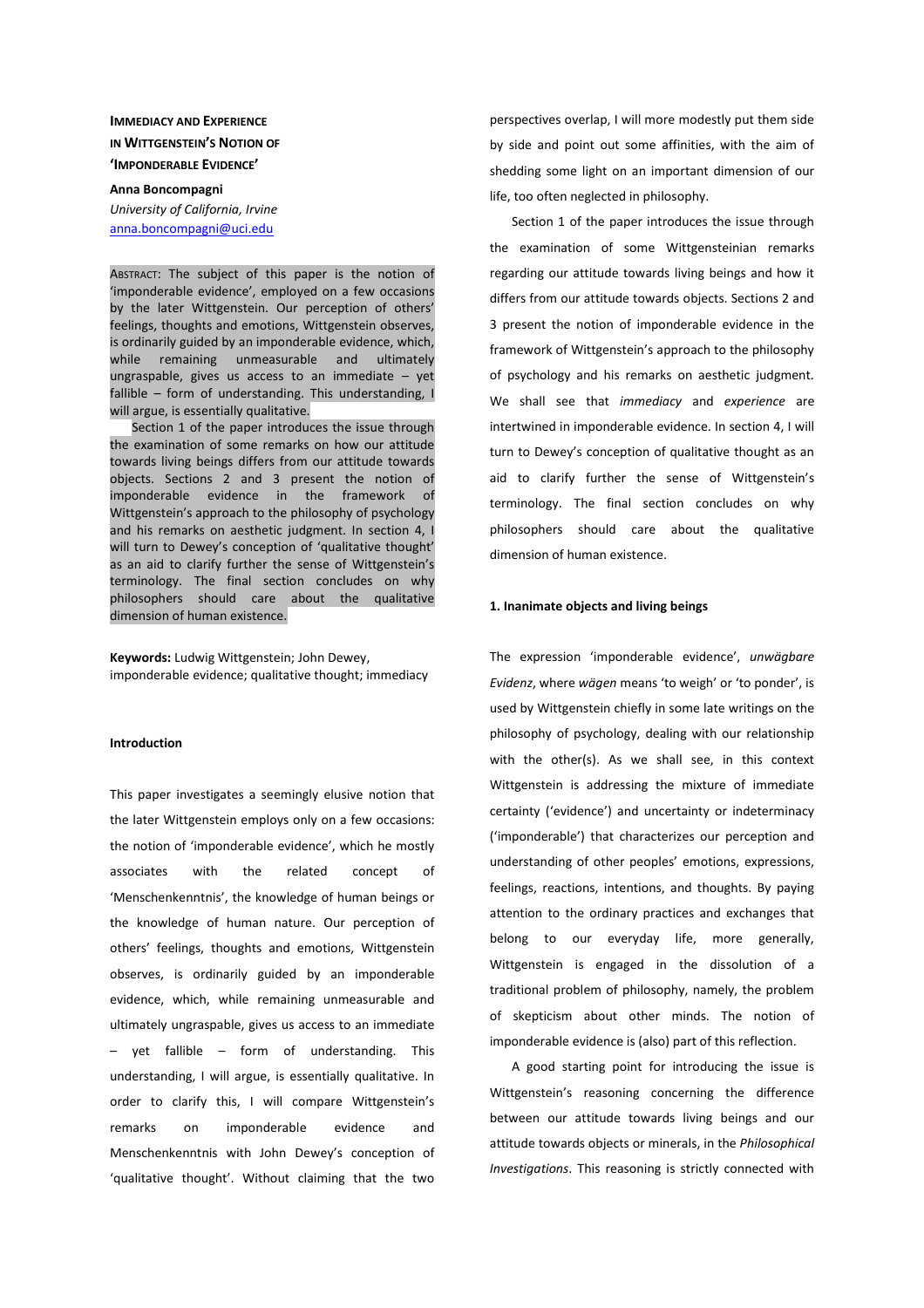the so-called 'Private Language Argument', where Wittgenstein contests the idea that an absolutely private language is possible, or even coherently conceivable. Without entering the larger debate on this topic (see Candlish & Wrisley 2014 for an overview), let us just examine a few passages:

[O]nly of a living human being and what resembles (behaves like) a living human being can one say: it has sensations; it sees; is blind; hears; is deaf; is conscious or unconscious. (Pl<sup>1</sup> § 281)

Look at a stone and imagine it having sensations. – One says to oneself: How could one so much as get the idea of ascribing a *sensation* to a *thing*? One might as well ascribe it to a number! – And now look at a wriggling fly, and at once these difficulties vanish, and pain seems able to get a *foothold* here, where before everything was, so to speak, too *smooth* for it.

And so, too, a corpse seems to us quite inaccessible to pain.  $-$  Our attitude to what is alive and to what is dead is not the same. All our reactions are different. – If someone says, 'That cannot simply come from the fact that living beings move in such and such ways and dead one's don't', then I want to suggest to him that this is a case of the transition 'from quantity to quality'. (PI § 284)

Think of the recognition of *facial expressions*. Or the description of facial expressions – which does not consist in giving the measurements of the face! Think, too, how one can imitate a man's face without seeing one's own in a mirror. (PI § 285)

Different points are made in these remarks. A general one seems to be that there is something strange in the idea that we ascribe feelings to others on the basis of our knowledge of our own internal states and the consideration of the similarity between our own and others' bodily behaviour. In seeing pain in the wriggling fly, a much more immediate process seems involved: something more akin to perception, maybe, rather than 'ascription' of pain to the fly. More precisely: it is our *immediate* attitude and *natural* reactions towards that

**The set of the set of Serian Constance 1**<br>The abbreviations of Wittgenstein's works, see the list of references.

living being that are different from the immediate attitude and natural reactions we have towards, say, a stone or an object.

This is connected to a second point: Wittgenstein's attention is focused on our *attitude* (*Einstellung*), not on our *knowledge* of others and of others' minds. This shift of focus is central to Wittgenstein's overall strategy in the context of the problem of other minds. The skeptical challenge regarding other minds, in fact, is an *epistemic* challenge: its core claim is that we are unable to prove that we have or can have knowledge of other peoples' mental states (thoughts, emotions etc.). Wittgenstein's claim, by contrast, is *not* simply that we do have knowledge of others' mental states; rather, he shows that talk of knowledge in a strict sense, in this context, is inappropriate. Even more radically, he shows that it is precisely talk of knowledge that makes the problem itself arise. Indeed, once we frame the question in epistemic terms, we cannot but give credit to the hypothesis that there are some things (others' mental states) waiting to be known. And once in this framework, it is a short step to also accept that in our attempt to know the other person's state of mind, we face a problem, because we do not have a direct epistemic access to her or his state of mind, due to the asymmetry between first and third person.<sup>2</sup> As Wittgenstein puts it some years later:

My attitude towards him is the attitude towards a soul. I am not of the *opinion* that he has a soul (PPF § 21)

Attitude, in this sense, precedes knowledge, and it is attitude rather than knowledge that governs our life with others (cf. Gangopadhyay and Pichler 2016).

A third point that emerges from the quoted passages above, has to do with *measurement*. In recognizing and in describing the expressions of a face, we do not

 $\overline{a}$ 

 $2$  There is a form of scientism in this craving to know: we are inclined to shape the problem of other minds as science does, that is, as a matter of empirical knowledge. See Child (2017).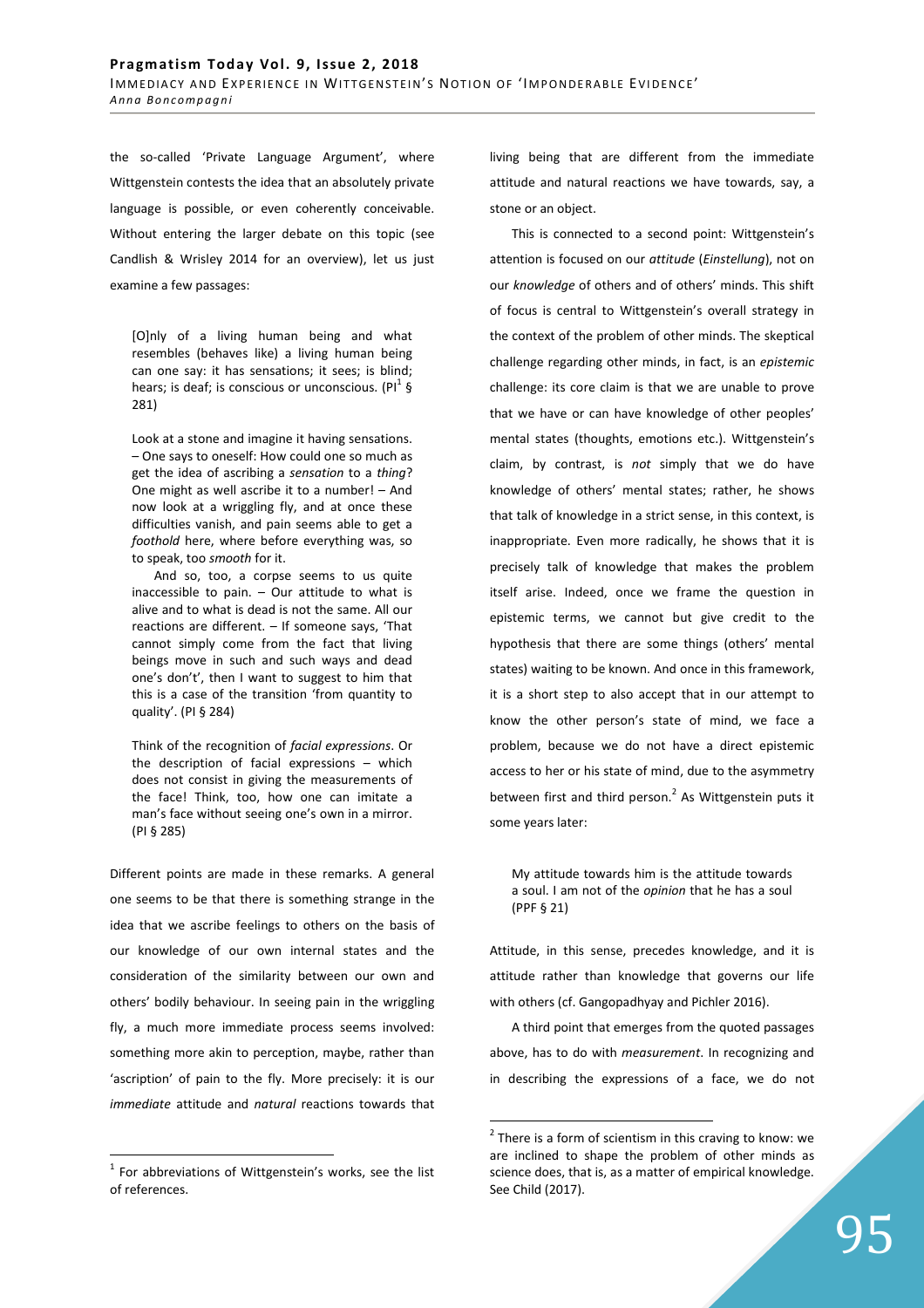measure: we do not care about how many millimeters the lips or the eyebrows of the person raise when she is happy or angry, nor do we judge her happiness based on the width of her smile – though, of course, the width of a smile, just like the number of someone's tears or the frequency of his pulse rate, do have connections with the intensity of that person's emotions. The point is that we do not measure these elements in order to know how she is feeling. A transition 'from quantity to quality', says Wittgenstein, is at stake here.

Let us keep in mind this point: the difference in our attitudes when we are concerned with human (and more generally, living) beings rather than inanimate objects has to do with the difference between quantity and quality. This is something Wittgenstein does not linger on, but we shall return to it, because one aspect that the notion of imponderable evidence helps us to see is precisely the qualitative dimension of human life, and especially of human life with others.

### **2. Imponderable evidence and the other minds**

I will now proceed to examine the passages in which Wittgenstein talks of imponderable evidence.

We saw that our relationship with living beings is different from our relationship with inanimate objects. One shape that this difference assumes is that in the context of interpersonal relationships, the rules of evidence, as well as those of agreement and disagreement, are peculiar.

I am sure, *sure*, that he is not pretending; but some third person is not. Can I always convince him? And if not, is there some mistake in his reasoning or observations?

'You don't understand a thing!' – this is what one says when someone doubts what we recognize as clearly genuine – but we cannot prove anything. (PPF §§ 353-354)

While the truth of empirical claims about inanimate objects is ascertained through observation and reasoning, and can be proved or confuted, when it comes to the genuineness of a person's expressions of feelings, these methods, so to speak, lose their grip. Yet, the impossibility of proving the genuineness or authenticity of a person's expressions does not entail that one cannot be *sure* about them. Certainty and proof are disconnected here.

This aspect shows the distance from the context of empirical knowledge, in which if someone knows something with certainty, they are normally able to give evidence and reasons for their knowledge, and can be asked to produce evidence and reasons. It is common to disagree in judgments about a person's sincerity, and although in discussion one may be asked to give reasons for one's beliefs (for instance, to recall other situations in which the person in question behaved in such and such a way and was or was not genuine in her expressions), these are not decisive in convincing others. To reiterate: the absence of proofs does not disrupt the possibility of being legitimately sure about another's sincerity. Quite the opposite, the impossibility of proof is part of the ordinary practice of judging the other's feelings, in such a way that without it (without the impossibility of proof), the practice itself and the patterns of life in which it occurs would be radically and unpredictably different.

Interestingly, this constitutive absence of proof is not an absence of criteria for judgment, neither is it an absence of 'expert judgment' on others' feelings. 'Here too – Wittgenstein observes (§ 355) – there are those with "better" and those with "worse" judgment', and '[i]n general, predictions arising from judgments from those with better knowledge of people [*des bessern Menschenkenners*] will be more correct' (ibid.). *Menschenkenntnis*, clearly, is not a form of knowledge in a strict sense, but rather a sort of sensibility to the physiognomy of the human, a capacity in perceiving and judging the others' nature, moods, dispositions, and states of mind, which to a certain extent can be learned and taught.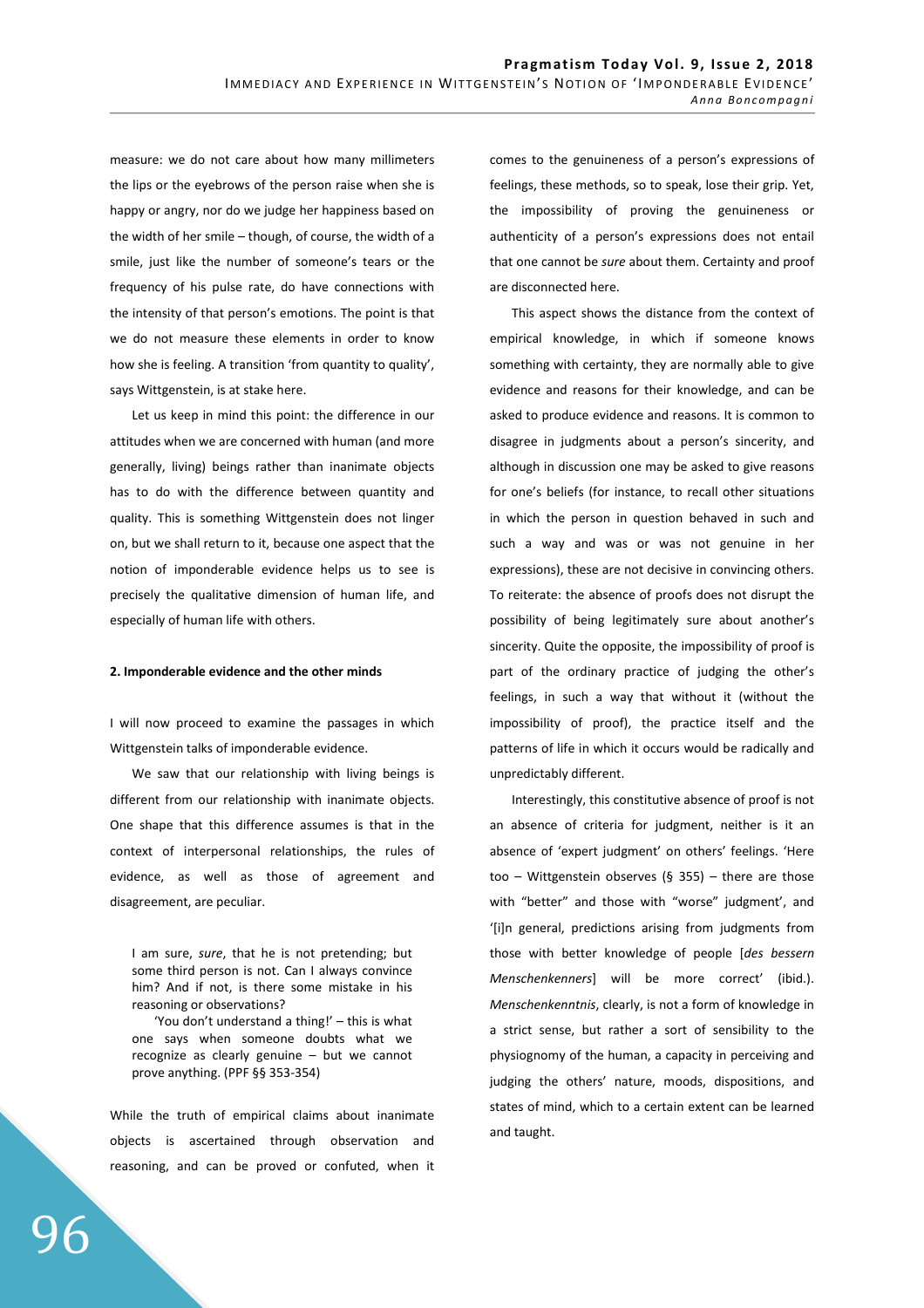Can one learn this knowledge [*Menschenkenntnis*]? Yes; some can learn it. Not, however, by taking a course of study in it, but through 'experience' [*Erfahrung*]. – Can someone else be a man's teacher in this? Certainly. From time to time he gives him the right tip. – this is what 'learning' and 'teaching' are like here. – What one acquires here is not a technique; one learns correct judgments. There are also rules, but they do not form a system, and only experienced people [*Erfahrene*] can apply them rightly. Unlike calculating rules. (PPF § 355).

Experience, therefore – not in the sense of lived experience (*Erlebnis*), but in the sense of training, repetition, 'varied observation' (PPF § 357), and learning by doing – can provide a person with this special kind of skill or familiarity with human nature, an ability or a disposition to judge correctly the genuineness of others and to predict correctly their future behavior from their present actions. This experienced knowledge is perhaps more akin to a form of knowing-how than a knowingthat: it is a capacity, whose rules are *not* the systematic rules of a calculus, but the unwritten, implicit and hardly definite rules of experience.

Although there is no proof here, there is a form of evidence – and here we come to the notion of imponderable evidence:

One can indeed be convinced by the evidence that someone is in such-and-such a state of mind: that, for instance, he is not pretending. But there is also 'imponderable' evidence here. (PPF § 358)

The question is: what does imponderable evidence *accomplish* [*leistet*]? (PPF § 359)

The first thing to underline here is that Wittgenstein is not drawing a sharp distinction between (ponderable) evidence and imponderable evidence. Both can be at work in our judgments concerning someone's state of mind. In distinguishing between the two, Wittgenstein is trying to understand what imponderable evidence does, performs, accomplishes, provides, or affords; in other words, what is its place or role in our life.

The case is compared in the following lines with evidence concerning the chemical structure of a substance, and the genuineness of a work of art:

Suppose there were imponderable evidence for the chemical (internal) structure of a substance; still, it would have to prove itself to be evidence by certain consequences which *are* ponderable.

(Imponderable evidence might convince someone that a picture [*Bild*] was a genuine … But this *may* be proved right by documentation as well). (ibid.)

In the case of the chemical structure, imponderable evidence *has* to be also supported by ponderable evidence: if for some reasons I were miraculously equipped with the capacity to know the internal, invisible structure of a substance, this kind of evidence would not suffice. Something measurable would also be needed.

The case of the genuineness of a work of art seems to stand midway between human expressions and the internal structure of a substance: in judging whether a painting is (say) a Titian, an art critic can have imponderable evidence for this, but this evidence *may* also be confirmed (or not) by documentation (scientific information on the dating of pigments, for instance).

Notice that the reflection pivots on the internal/external distinction: in each case, evidence, be it ponderable or imponderable, is supposed to provide knowledge or understanding of something that seems to be, in some form, *inside* the object and not in plain view. Wittgenstein draws on a range of cases: for inanimate objects, even if imponderable evidence were possible, ponderable evidence would be necessary; for a work of art, both ponderable and imponderable evidence are possible and can supplement each other; for human states of mind, both forms are possible, and imponderable evidence seems to have the most important role. I am probably oversimplifying here, but my point is that Wittgenstein is comparing various forms of evidence in various contexts, making us aware of how our epistemic practices and our interactions vary, and at the same time how boundaries are not as sharp as we might tend to think.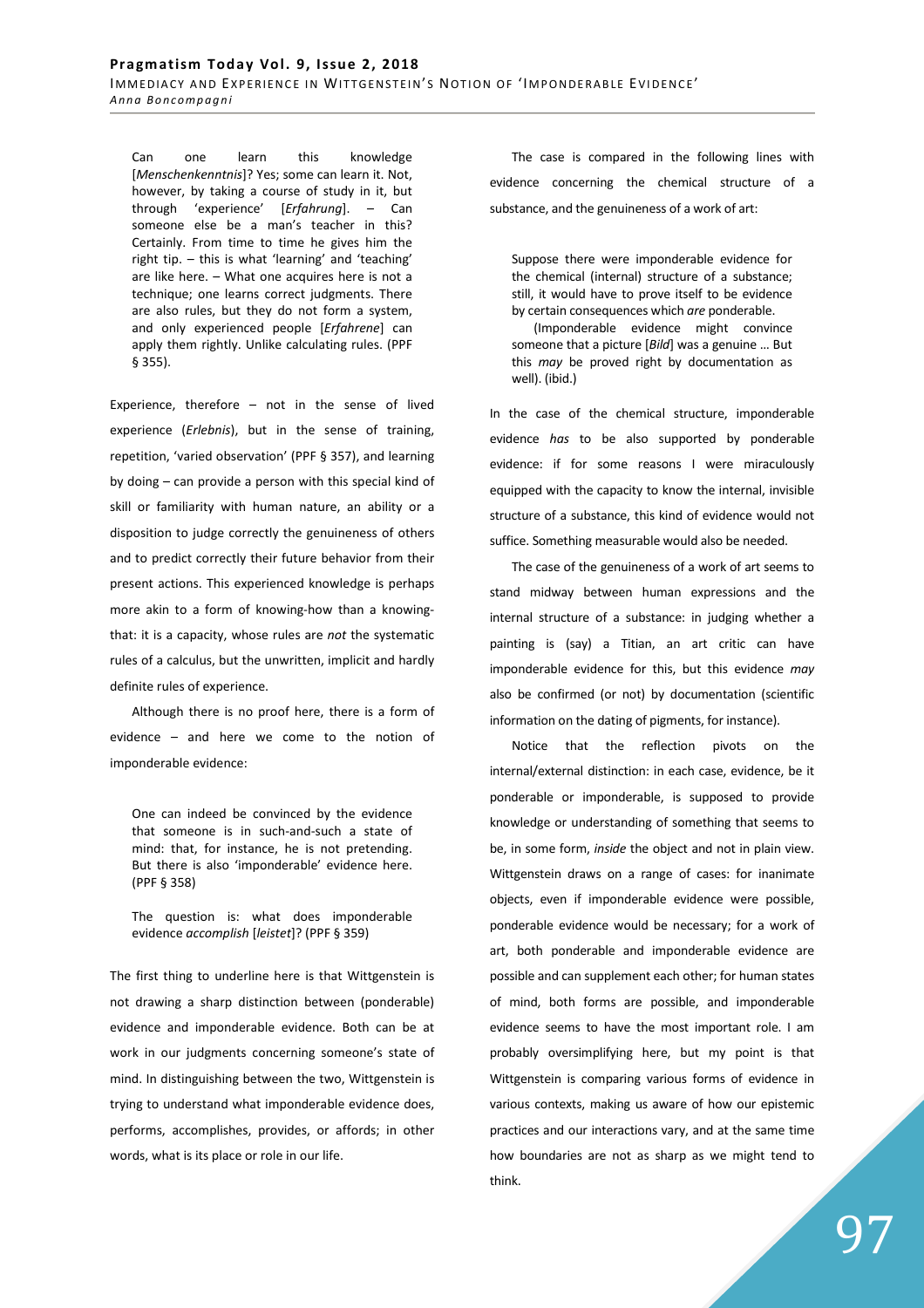Ponderability and imponderability, he seems to suggest, are not mutually exclusive, and even in the domain of interpersonal relationships ponderable evidence is possible. In fact, feelings, emotions, and intentions are bound to the external criteria, behavior – visible actions that to a certain extent can be evaluated, documented, and 'weighed'. Therefore, if on the one hand it would not be satisfactory to negate the role of imponderability in our judgments, on the other hand, it would equally be unsatisfactory to say that the genuineness of an expression can *only* be 'felt' by gifted people who can feel it (see PPF § 357). We do not measure the width of a smile in order to know 'how much happiness' someone feels, and yet we do not simply 'feel' or have an inexplicable private intuition of that person's happiness. We are aware of someone's state of mind because we are acquainted and familiar with her behavior and with human behavior in general, in all its nuances and complex variability.

Imponderable evidence includes subtleties of glance, of gesture, of tone.

I may recognize a genuine loving look, distinguish it from a pretended one (and here there can, of course, be a 'ponderable' confirmation of my judgment). But I may be quite incapable of describing the difference. (PPF § 360)

When we recognize the authenticity of another person's expression, *something* in her way of behaving makes us certain of her psychological state; and yet we are not able to explain exactly what it is. As ter Hark puts it, '[i]mponderable evidence is evidence which can make us certain about someone's psychological state, without our being able to specify what it is in their behaviour that makes us so sure' (ter Hark 2004, 140). This immediate and yet expert certainty can be utterly impossible to put into words.

#### **3. Having an 'eye' for something**

As we saw, Wittgenstein touched on aesthetic judgment as a case in which imponderable evidence has a role, though it may also be supported by ponderable elements. I would like now to expand a little on imponderable evidence and aesthetics. Aesthetic *creation*, instead of judgment, is also called for in the second part of PPF § 360, immediately following the quoted passage above. After stating that by imponderable evidence it is possible to distinguish between a genuine and a pretended loving look, but we 'may be quite incapable of describing the difference', Wittgenstein continues:

[T]his is not because the languages I know have no words for it. Why don't I simply introduce new words? – If I were a very talented painter, I might conceivably represent the genuine and the dissembled glance in pictures. (ibid.)

While words would not help us in describing what it is in that look that makes us certain of its sincerity, we may  $$ talent permitting – represent a genuine look, and others would recognize in the representation sincerity or insincerity. The internal state, so to speak, is displayed in the look and can be displayed in a represented look, if the artist is good enough in capturing and rendering the expression. Notice that the representation need not be an exact portrayal: the talented artist is able to represent 'the' genuine glance, not this particular one. The good painter knows how a genuine loving glance looks like, and how it is embedded in and connected with bodily movements, gestures, and attitudes.

How does the painter know? Not only does he or she develop the capacity to depict the genuine glance; first and foremost, the artist develops the capacity to see and recognize the genuine glance in people around him or her, and to see in the glance the feeling, emotion, or state of mind of the person. To a greater or lesser degree, this capacity is naturally developed by human beings in general as they grow up. But there are also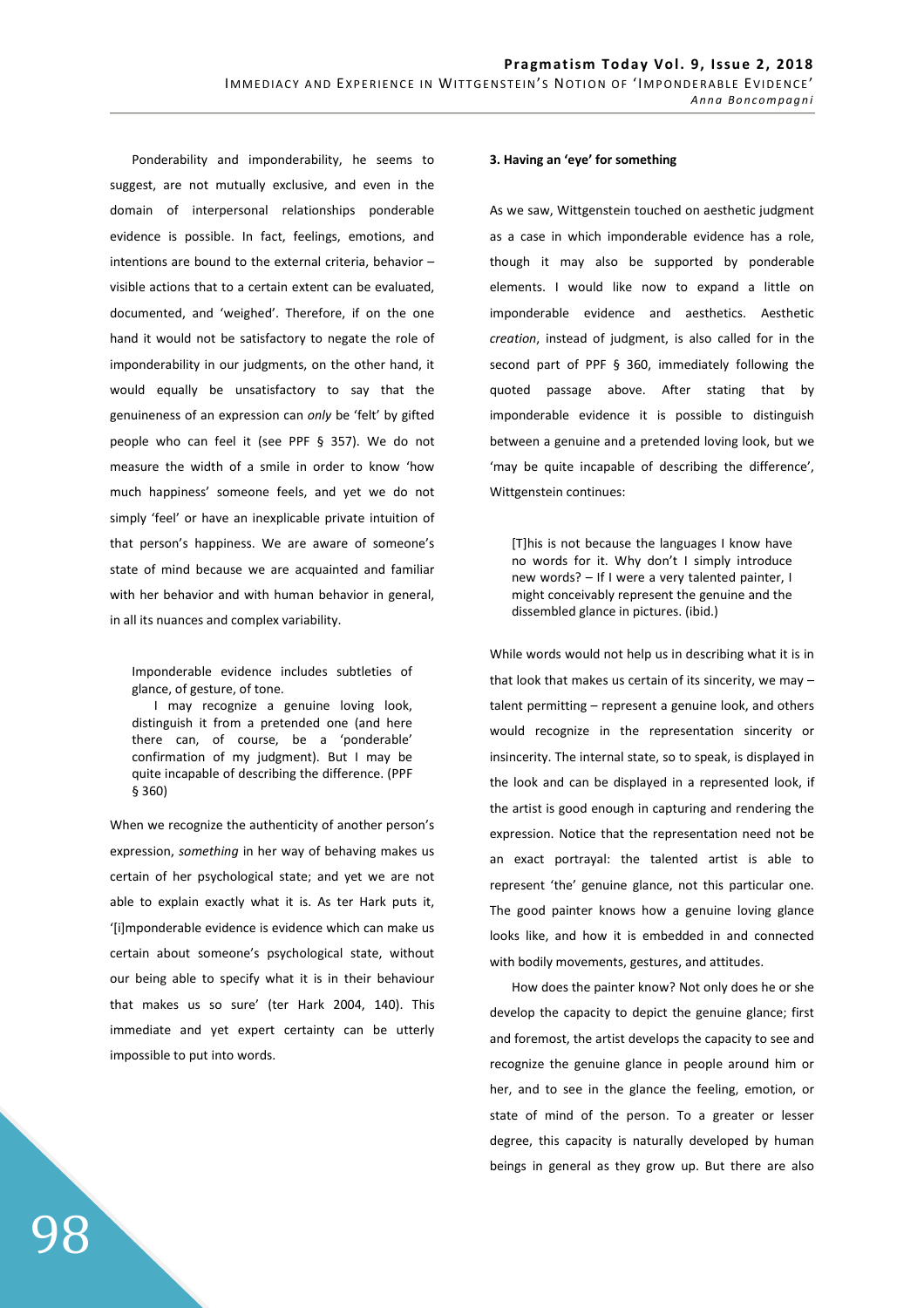many specific contexts, most notably aesthetic ones, in which some people develop a particular 'eye' for something, a marked sensibility or ability to perceive subtle nuances, differences, and tones. This is what enables them to fully appreciate the overall quality of a performance, or a work of art, for instance.

Ask yourself: How does a man learn to get an 'eye' [*Blick*] for something? And how can this eye be used? (PPF § 361)

The 'eye' for something can be trained and refined through experience and practice; more specifically, through the kind of experience and practice that a master can teach to an apprentice.

An important fact here is that we learn certain things only through long experience and not from a course in school. How, for instance, does one develop the eye of a connoisseur? Someone says, for example: 'This picture was not painted by such-and-such a master'--the statement he makes is thus not an aesthetic judgment, but one that can be proved by documentation. He may not be able to give good reasons for his verdict.-- How did he learn it? Could someone have taught him? Quite.--Not in the same way as one learns to calculate. A great deal of experience was necessary. (LS I § 925).

The continuous immersion in a context and involvement in its practices, with the imitation of more trained participants and sometimes the explicit guide of experts, progressively sharpens the capacity to perceive nuances, as well as to respond appropriately when a response is expected. As time passes, what initially had to be made explicitly conscious, is acquired as part of a *Bildung* and begins to work in the background, becoming 'natural'. Aesthetic reactions are therefore, at the very same time, immediate and experienced, in the sense of trained or made expert. *Immediacy,* we might say, *is the expression of experience*.

The affinity between the aesthetic eye and the perception of human emotions and states of mind is also touched on by Wittgenstein in his lectures on aesthetics. In discussing our use of words like 'good' and 'beautiful' in aesthetic reactions and judgments, he points out that these words themselves are unimportant, while what matters is the 'enormously complicated situation in which the aesthetic expression has a place' (LC, 2). Other adjectives, not strictly descriptive, can be used more efficaciously by an art critic or a music expert: a melody, for instance, could be called 'youthful', 'springly', 'stately', or 'pompous' (ibid, 3). But notice:

If I were a good draughtsman, I could convey an innumerable number of expressions by four strokes [omitted: sketches of faces]

Such words as 'pompous' and 'stately' could be expressed by faces. Doing this, our descriptions would be much more flexible and various than they are as expressed by adjectives. If I say of a piece of Schubert's that it is melancholy, that is like giving it a face (I don't express approval or disapproval). I could instead use gestures or [Rhees] dancing. In fact, if we want to be exact, we do use a gesture or a facial expression. (ibid, 4).

Even when we can find words to express the impression that a melody or a painting produces on us and what we think of it, a facial expression – including a drawn facial expression, like the sketches proposed by Wittgenstein, oddly similar to smileys – would be more *exact*. This is the exactness of an appropriate expression, not the exactness of a measurement: it is a sort of 'imponderable exactness', we might say, that belongs to the person who has an 'eye' for something.

All we have seen thus far indicates that imponderable evidence is inextricably interwoven with the variability and indeterminateness of the phenomena of human life. A selection of passages from Wittgenstein's later remarks on the philosophy of psychology can help us to consolidate this theme.

Sufficient evidence passes over into insufficient without a borderline. A natural foundation for the way this concept is formed is the complex nature and the variety of human contingencies.

A facial expression that was completely fixed couldn't be a friendly one. Variability and irregularity are essential to a friendly expression. Irregularity is part of its physiognomy.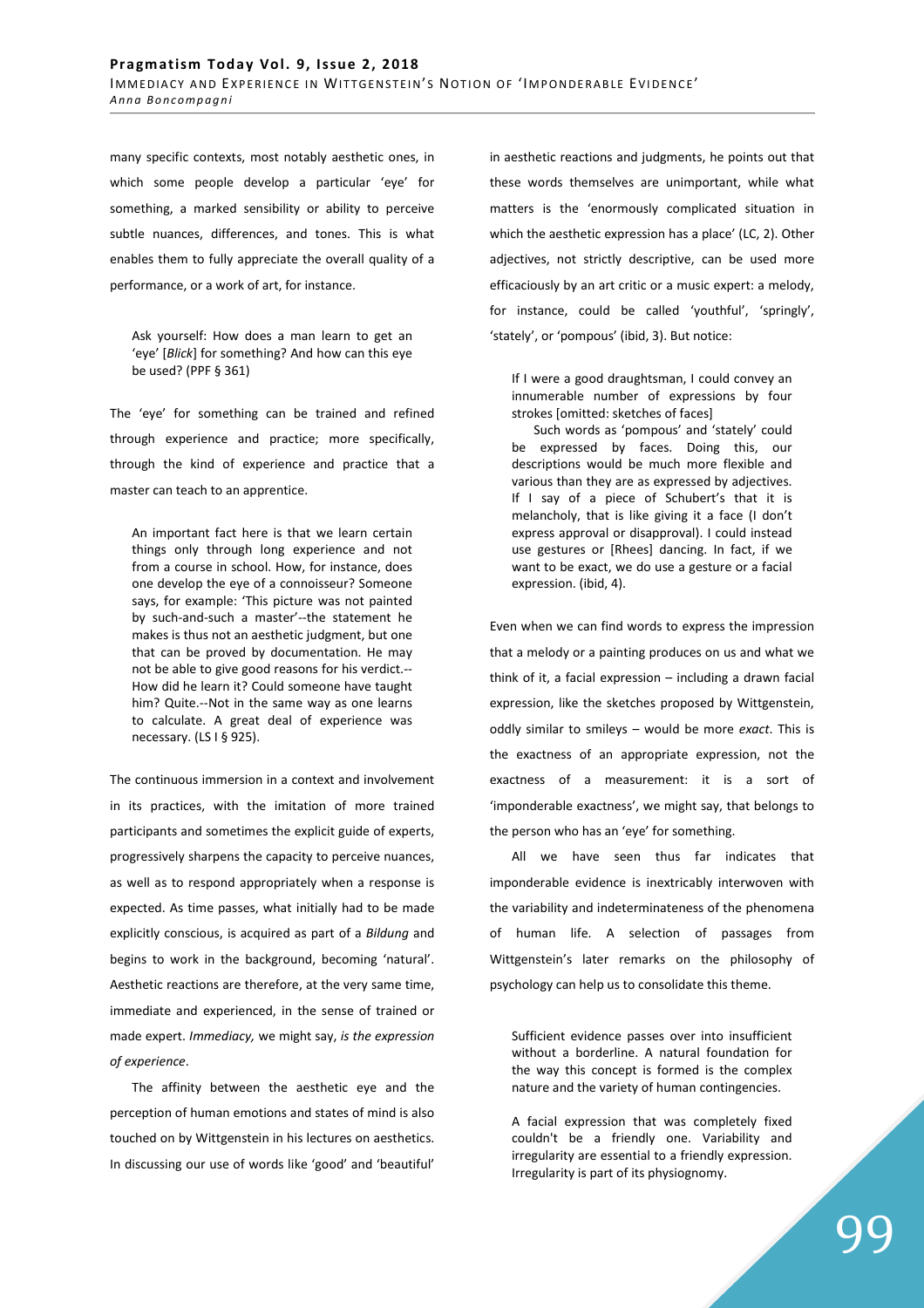The importance we attach to the subtle shades of behaviour.

That the evidence makes someone else's feelings merely probable is not what matters to us; what we are looking at is the fact that *this* is taken as evidence for something; that we construct a statement on *this* involved sort of evidence, and hence that *such* evidence has a special importance in our lives […]. (RPP II §§ 614, 615, 616, 709)

The last remark makes clear Wittgenstein's general point: rather than focusing on the fact that shades of behavior give us only a probable evidence of the other's state of mind, we should consider that this is the kind of evidence we normally go by: *this is how we act*; imponderable evidence is part of our form of life (see also LS II, 89). Neither imponderability nor the imperfection of this form of evidence should worry us. Absolute epistemic certainty is neither what we need, nor what we actually look for when we interact with one another. As he puts it in LS (II, 81), 'That our evidence makes someone else's experience only probable doesn't take us far; but that this pattern of our experience that is hard to describe is an important piece of evidence for us does. That this fluctuation is an important part of our life'.

Acquiring an 'eye' for something, just like acquiring *Menschenkenntnis*, is only possible in virtue of our belonging to a form of life in which fluctuations in the pattern of experience and imponderable evidence are important, so important that they contribute in an essential way to its characterization. In fact, we would not really even be able to imagine how our life would be, without imponderable evidence. Convinced by the skeptic, we might wish to eliminate imponderable evidence from our life, in favour of an alternative scenario in which we could always *know* with ponderable and verifiable evidence what is in another person's mind. Notice that this scenario is ultimately what is called for in the commonsensical, yet scientistic urge to 'read' another's mind, or to know via scientific instruments what the other's thoughts and desires really

100

are (cf. Child 2017). A similar outlook is tacitly at work in the dispute between 'Theory Theory' and 'Simulation Theory' characterizing the debate of the last decades in cognitive science $^3$ . Suppose we took this urge seriously, and built a portable mechanical 'lie-detector' that would reveal, 100% accurately, any lies in our interpersonal exchanges. 'Lie' would be redefined as 'that which causes a deflection on the lie detector'. Now, Wittgenstein asks:

# Would we change our way of living if this or that were provided for us?--And how could I answer that? (LS II, 95)

The reason why the question remains open, if my reading is correct, is that in such a scenario our life would be so profoundly different, that we cannot really imagine it. Some of our most fundamental concepts would be involved in the change, such as those of evidence, prove, truth, and lie. The point is that imponderable evidence is *conceptually* bound to our form of life, and to suppose that our lack of knowledge of other minds is a defect, something that we might overcome, amounts to not being able to see how central this imponderability is in our way of living. Thinking that it is possible to turn this qualitative aspect into something measurable, is not merely making an empirical hypothesis: it is an attempt compelled by a misleading picture, which betrays, in the end, a conceptual confusion.

 $\overline{a}$ 

<sup>3</sup> Both approaches indeed aim at explaining how one acquires the capacity to 'mind-read' an agent's intentions by acquiring knowledge of her or his internal mental states (be it thorugh a system of concepts, as in 'Theory Theory', or by using one's own mind as a model, as in 'Simulation Theory'). For a survey of this literature, see Marraffa (2011).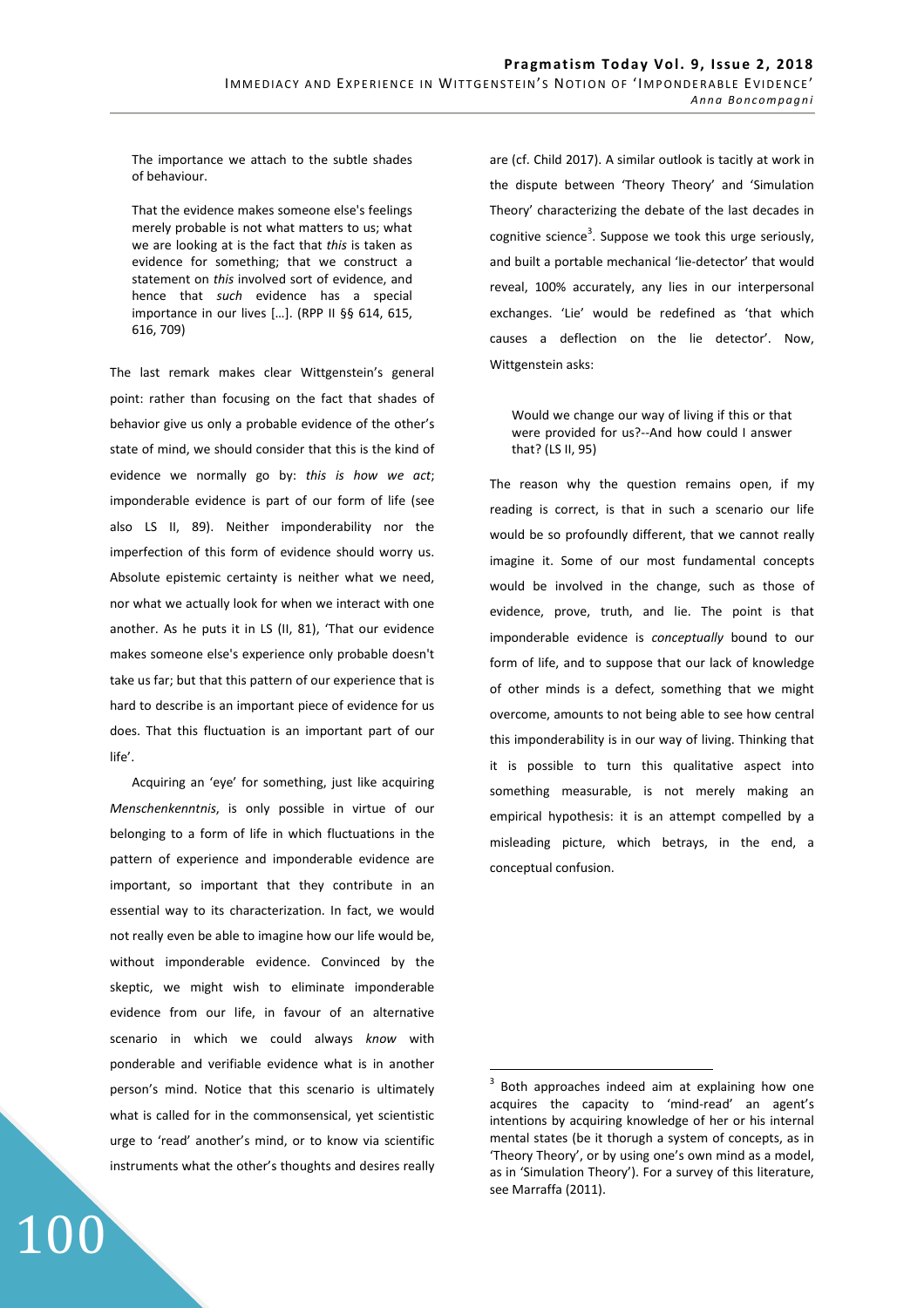#### **4. Dewey's qualitative thought**

With the aim of clarifying the qualitative nature of Wittgenstein's notion of imponderable evidence and possibly extending its purport beyond Wittgensteinian literature, I will now make use of another thinker's perspective, which shows interesting affinities with this Wittgensteinian reflection: John Dewey's. Yet, I will approach Dewey only with respect to some aspects of his conception of 'qualitative thought', without claiming either to offer a full description of this conception, or to draw a general comparison with Wittgenstein.<sup>4</sup> For the sake of remaining focused on the theme of quality, I will also leave aside Dewey's reflections on the expression and understanding of emotions, on which other parallels with Wittgenstein's approach would undoubtedly be interesting, but would require a much more extensive work<sup>5</sup>. My use of Dewey's perspective is therefore admittedly instrumental.

Dewey defends the qualitative dimension of experience on a number of occasions. In *Experience and Nature*, for instance, against the typical philosophical fallacy of reifying those features of reality which appear most stable and permanent into ontological entities, he vindicates the ineffable and qualitative character of events as they are immediately enjoyed or suffered (see in particular Chapters 3, 4, and 7). 'Empirically,' he says, 'things are poignant, tragic, beautiful, humorous, settled, disturbed, comfortable, annoying, barren, harsh, consoling, splendid, fearful [...]' (Dewey 1925, 96<sup>6</sup>). Form an empirical point of view, he claims, aesthetic quality,

 $\overline{a}$ 

in a broad sense, characterizes situations and events as they occur in the world, and in the end science, even quantitative science, must recognize that it has its basis in qualitative events (p. 86).

In his 1930 article titled 'Qualitative Thought' Dewey puts forth some ideas which are particularly illuminating for our purposes. The world in which we live, he claims, is primarily qualitative, and *thinking* itself, including logic, is shaped and informed by an intrinsic qualitative background. The very beginning of the article is straightforward:

The world in which we immediately live, that in which we strive, succeed, and are defeated is preeminently a qualitative world. What we act for, suffer, and enjoy are things in their qualitative determinations. This world forms the field of characteristic modes of thinking, characteristic in that thought is definitely regulated by qualitative considerations. (Dewey 1930, 243)

It is a fundamental mistake, Dewey argues, to exclude the qualitative dimension from logic. In fact, this 'leaves thought in certain subjects [e.g. aesthetic matters, morals and politics] without any logical status' (245). Conversely, taking aesthetics as the exemplary case, the quality of a work of art (but the same holds for a person or an historical event) is what internally 'pervades, colors, tones, and weights every detail' of it, and externally demarcates it from other entities (ibid.). Such underlying and pervasive qualitative dimensions need to be acknowledged. The core of Dewey's argumentation is the following, based on the distinction between 'situation' and 'object':

By the term 'situation' in this connection is signified the fact that the subject-matter ultimately referred to in existential propositions is a complex existence that is held together, in spite of its internal complexity, by the fact that it is dominated and characterized throughout by a single quality. By 'object' is meant some element in the complex whole that is defined in abstraction from the whole of which it is a distinction. The special point made is that the selective determination and relation of objects in thought is controlled by reference to a situation--

<sup>&</sup>lt;sup>4</sup> Although I'm inclined to think that there are significant affinities between Wittgenstein and the pragmatist tradition in general (Boncompagni 2016), and although many thinkers (most notably, but also contentiously, Rorty 1979) have claimed that Wittgenstein and Dewey have a similar outlook and similar objectives in their conception of philosophy, I would not underestimate the differences between the two; see Volber 2012 on this. 5

Besides Dewey (1925), see in particular Dewey (1894), (1895) and (1934, chapters 3 and 4).

 $6$  Notice the similarity here with William James' (1976) characterization of affectional facts in his *Essays on Radical Empiricism*.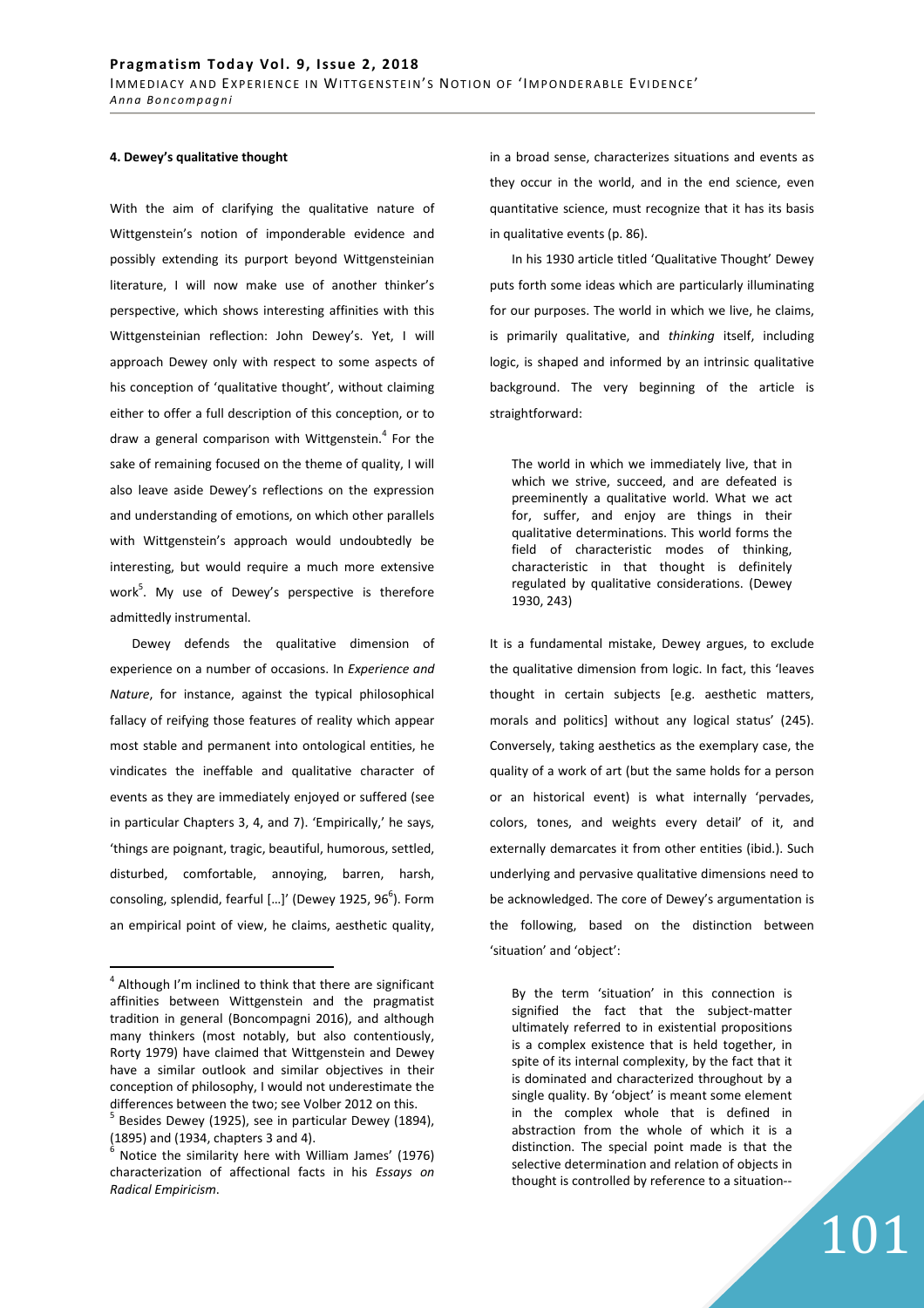to that which is constituted by a pervasive and internally integrating quality, so that failure to acknowledge the situation leaves, in the end, the logical force of objects and their relations inexplicable. (Dewey 1930, 246)

The qualitative situation, therefore, is the implicit and tacit background that underlies any propositional symbolization and regulates its pertinence, relevancy, and force (248). Logic selects its objects with reference to a situation, and excluding the situation from logic would be nonsense. A situation is grasped by 'intuition', where intuition is taken in its everyday sense, without any mystical implication (249): intuition is what precedes reflection and rational elaboration, catching the pervasive quality of the situation.

Now, what is especially interesting and has relevance in respect to the Wittgensteinian reflection above, is that the immediate grasping of a situation is not conceived of by Dewey as a kind of unmediated perception of elements in reality: rather, it is an intuition essentially shaped by habit and training. Immediacy is mediated by a complex system of meanings, ultimately grounded in human practices and their history<sup>7</sup>. This is evident in Dewey's treatment of ejaculations and interjections and of aesthetic judgments.

Some ejaculations, he observes, have an intellectual import. For instance, expressions like 'Alas,' 'Yes,' 'No,' 'Oh' may be 'the symbol of an integrated attitude toward the quality of a situation as a whole', and an expression like 'Good!' may 'mark a deep apprehension of the quality of a piece of acting on the stage, of a deed performed, or of a picture in its wealth of content', in a way that is *not* adequately replaceable by more complicated words and long disquisitions (250). These ejaculations are meaningful because they carry with them habits, past experiences, and past reflections, unifying them in a single reaction. In Dewey's words:

Such ejaculatory judgments supply perhaps the simplest example of qualitative thought in its purity. While they are primitive, it does not follow that they are always superficial and immature. Sometimes, indeed, they express an infantile mode of intellectual response. But they may also sum up and integrate prolonged previous experience and training, and bring to a unified head the results of severe and consecutive reflection. (ibid.)

Notice that Wittgenstein too underlined that words are unimportant and may be not the best way of expressing a global and *exact* aesthetic judgment, while facial expressions and gestures may accomplish the task better. Moreover, just like Wittgenstein, Dewey invokes the example of recognizing immediately the author of a work of art, before analytically examining the picture:

A man sees a picture and says at first sight that it is by Goya or by some one influenced by him. He passes the judgment long before he has made any analysis or any explicit identification of elements. It is the quality of the picture as a whole that operates (259).

Again, like Wittgenstein, Dewey notes that it is also possible to accomplish a more technical and detailed analysis of the painting, which will prove the initial intuition right or wrong; nevertheless, the 'basic appreciation of quality as a whole' is already a reliable ground for such an analysis, more dependable than the judgments of a critic 'who knows history and mechanical points of brushwork but who is lacking in sensitiveness to pervasive quality' (ibid.).

Although aesthetic judgment is Dewey's paradigmatic case of the qualitative dimension, his other examples in the introductory lines of his article were a person and a historical fact: in these cases too, quality is grasped as a whole. Concerning the person, in particular, his or her character or personality, including the ethical aspects, forms his or her 'quality'. In other words, quality is *not* an attribute to be added to the person; the qualitative dimension *is*, in the end, the person, and we are able to see and recognize it thanks to our acquaintance with a complex net of social habits, rules,

 $<sup>7</sup>$  See Ryan 1994 and Colapietro, this issue (2018).</sup>

102

 $\overline{a}$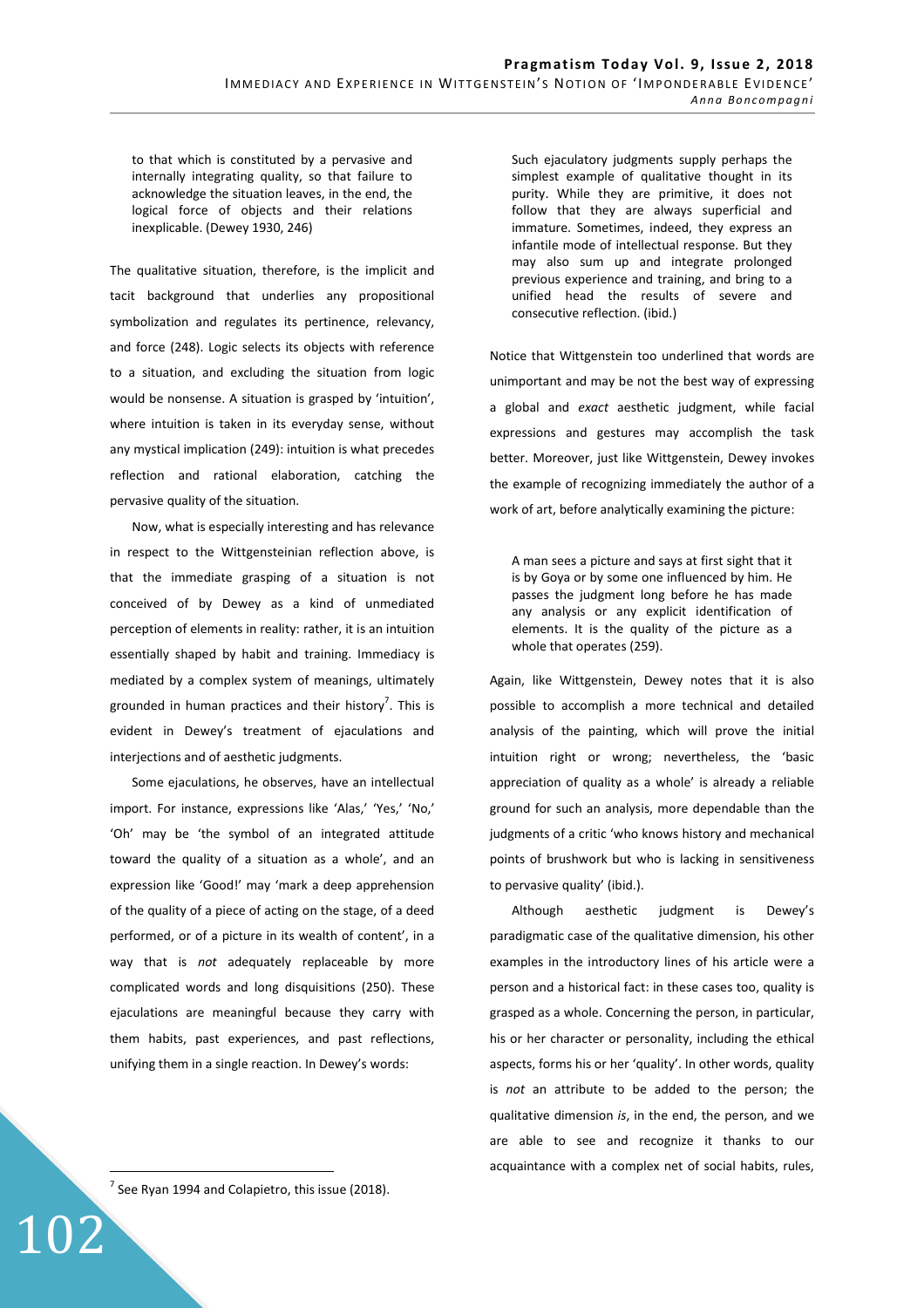and customs. Dewey also makes the example of a person's expression, where the expression itself is not a single feature among his or her traits but 'a total effect of all elements in their relation to one another' (260). He also mentions *family resemblances*, which, he observes, we are often able to detected immediately in two faces or in two people in spite of our inability to specify *where* exactly these resemblances are.

 I hope it is clear from putting Wittgenstein's and Dewey's quotes side by side, the former with his notion of imponderable evidence and the latter with his notion of qualitative thought, that despite the differences that there may be in their overall perspectives, the two philosophers seem to be pointing in the same direction: for both, especially in some contexts (chiefly, interpersonal relationships and aesthetic judgment), there is a form of understanding which is at the same time immediate and experienced, and cannot be accounted for in strictly epistemic or cognitive terms, that is, as a form of knowledge. Both highlight that this is *not* marginal: rather, it is what deeply characterizes our life and the everyday exchanges we have with each other and the world. We live primarily in a qualitative dimension, in which immediacy and experience are bound together. Our immediate reactions are experienced reactions, and they are so in virtue of our upbringing in and belonging to a form of life. This dimension, at once complex and immediate, is for both what must be acknowledged as 'the given'.

[T]he original datum is always such qualitative whole. […] What is 'given' is not an object by itself nor a term having a meaning of its own. The 'given', that is to say the existent, is precisely an undetermined and dominant complex quality. (Dewey 1930, 253)

What has to be accepted, the given, is  $-$  one might say – forms of life. (Wittgenstein, PPF § 345)

It goes without saying that there are differences between the two approaches. Most notably, in Dewey's view, since quality is the substratum of cognitive processes overall, it is a pervasive aspect characterizing *all experiences*, while Wittgenstein deals with imponderable evidence with the primary aim of highlighting some features of our experience with living beings, and of aesthetics. Yet, within the domain of human life and its social and cultural practices, Dewey's 'qualitative whole' is not distant from Wittgenstein's 'forms of life', in that both perspectives, to a certain extent, stem from the refusal to reduce the 'given' to sense data or similar postulated entities. Both thinkers show themselves to be interested, instead, in catching the immediacy of human life in its complex and qualitative dimension.

# **5. Imponderable evidence and the qualitative dimension of human life**

The comparison with Dewey's conception of qualitative thought helps us to see Wittgenstein's notion of imponderable evidence in a wider framework. We might consider it as one example of a way of doing philosophy centered (or re-centered) on the qualitative dimension of human life and of human forms of life, that is, on what usually is either neglected or taken for granted (or neglected because taken for granted) in philosophy. Paying attention to imponderable evidence is a way of turning the direction of the gaze, as far as possible, to this tacit and immediate background of everyday practices, exchanges, and thoughts, which is, in the end, what gives them meaning and sense.

Grasping this 'whole hurly-burly, […] the background [which] determines our judgment, our concepts, and our reactions' (in Wittgenstein's words, RPP II § 629), or 'the immediate existence of quality [as] the background, the point of departure, and the regulative principle of all thinking' (in Dewey's, 1930, 261) is an unusual task for philosophers: a background cannot be put in the foreground without losing its nature. The background is, so to speak, the shadow cone of phenomena, and deciding to investigate the background implies accepting the inevitable vagueness and blurredness of its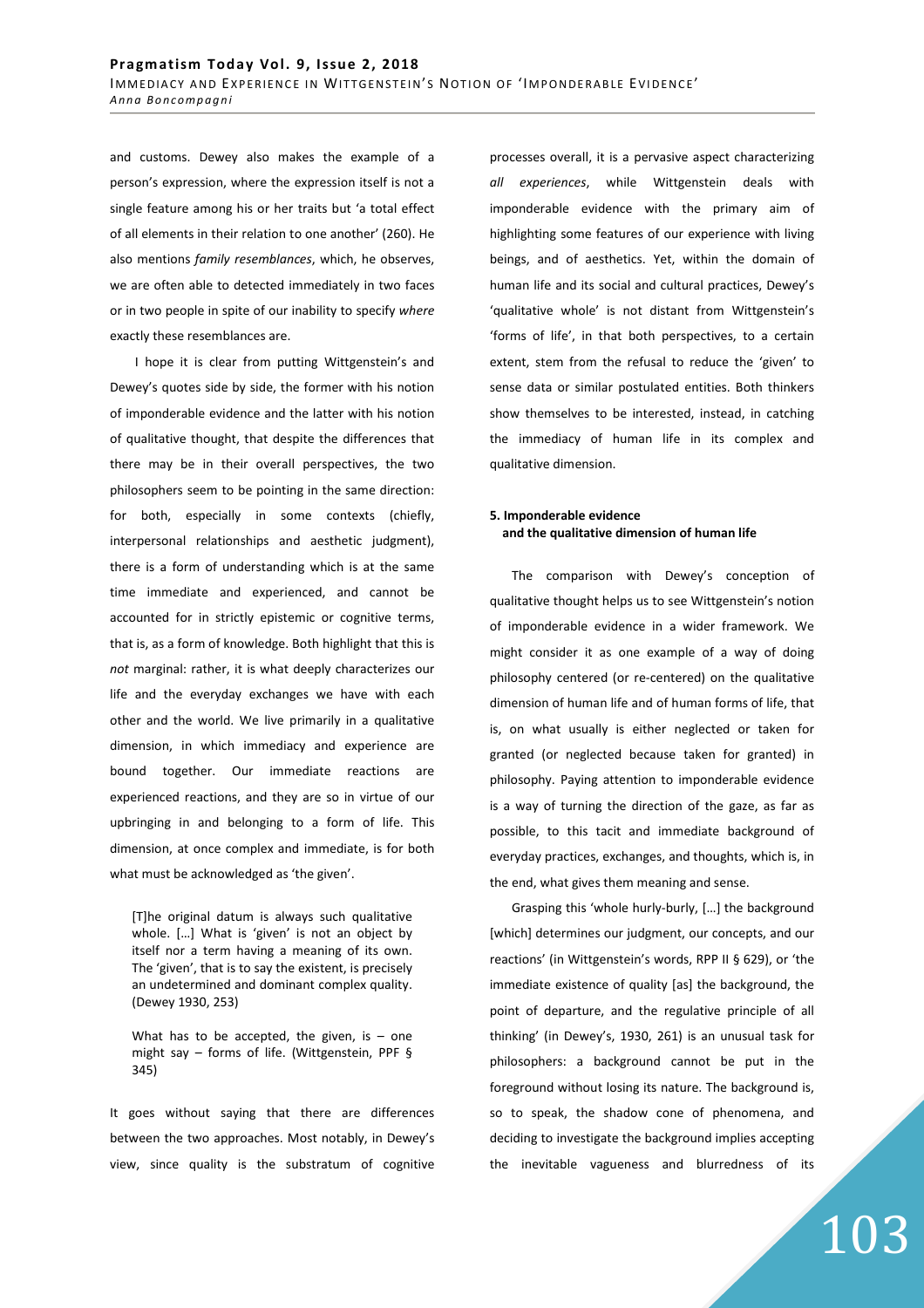boundaries. This vagueness characterizes in particular the imponderable evidence regulating the expression and understanding of feelings and emotions, which varies in flexible, continuous, and irregular ways. Importantly, this indeterminacy is not a defect, but rather a constitutive feature of imponderable evidence. As ter Hark has it, 'the absence of conclusive criteria is not a shortcoming in the evidence, but is akin to the impossibility of scoring a goal in tennis' (ter Hark 2004, 128), that is to say: indeterminacy belongs to the very grammar of imponderable evidence, to its rules. Wittgenstein explains this point by highlighting that:

A sharper concept would not be the same concept. That is: the sharper concept wouldn't have the *value* for us that the blurred one does. Precisely because we would not understand people who act with total certainty when we are in doubt and uncertain (LW I § 267)

Attention to the intrinsically vague 'hurly-burly' of everyday life allows us to see that epistemic certainty with regard to others' feelings and emotions not only is impossible: more radically, it is neither attained nor needed, because it has no role in our life. I am not claiming that one does not want to be sure about others' feelings: this is in fact something that happens quite often. Rather, the point is that this sureness (and unsureness) has different criteria and rules than the criteria and rules of justified true belief about empirical facts. The evidence one has of the other's feelings is imponderable: it cannot be weighed according to quantitative standards. This is part of our life with others, and it is an *important* part of it.

Dewey warns that losing sight of the qualitative dimension leaves us vulnerable to 'a large part of the artificial problems and fallacies that infects our theory of knowledge and our metaphysics, or theories of existence' (1930, 261). One of these artificial problems, Wittgenstein teaches us, is the urge to know, with quantitative methods, what is 'inside' a person's head. If this were really achieved, as we saw in respect to the 'lie detector' example above, our form of life would not be

104

better: it would be an utterly different form of life, one we are hardly able to conceive. A related artificial problem in the philosophy of mind is the idea that there is an ontological divide between brain and mind and a consequent explanatory gap that waits to be filled (Boncompagni 2013). Conversely, attention to imponderable evidence shows that 'psychological indeterminacy has nothing to do with either unbridgeable ontological divides or epistemological defects, and everything with the enormous variety and flexibility of human life' (ter Hark 2004, 142). The depth, complexity, and thickness of psychological concepts is saved, together with the naturalness and immediateness with which we ordinarily live and use them. This perspective more generally suggests that 'intersubjectivity is first and foremost based on a special, practical attitude of responding that precedes epistemological discussions of knowledge, beliefs, justifications, and doubts' (Gangopadhyay and Pichler 2016, 1318). This also makes room for a novel strategy that avoids skepticism with regard to other minds by recognizing that knowledge, as epistemology has it (i.e. justified true belief), is *not at stake* in interpersonal relationships. Stanley Cavell would put it this way: there is a truth in skepticism, namely, the truth that our relationship with the world and with the others is *not* primarily epistemic in character; this relationship is *not*  one of knowing (Cavell 197, 45)<sup>8</sup>.

Finally, there is an ethical aspect in all this. By returning to the imponderable evidence of the everyday practices with others, and claiming that *this* is what is important in our form of life, philosophy advocates for itself the task of educating, or re-educating, our sensibility towards what matters in human phenomena.

 $\frac{1}{8}$  According to Volber (2012, 110-11), reading Wittgenstein through these Cavellian lenses highlights a contrast between his philosophy and Dewey's, a contrast that has to do precisely with knowledge. Though I agree that this is generally true, I also think that with respect to the topics we are dealing with, Dewey too insists that our relationship with quality is not one of knowing; see for instance Dewey 1925, 86.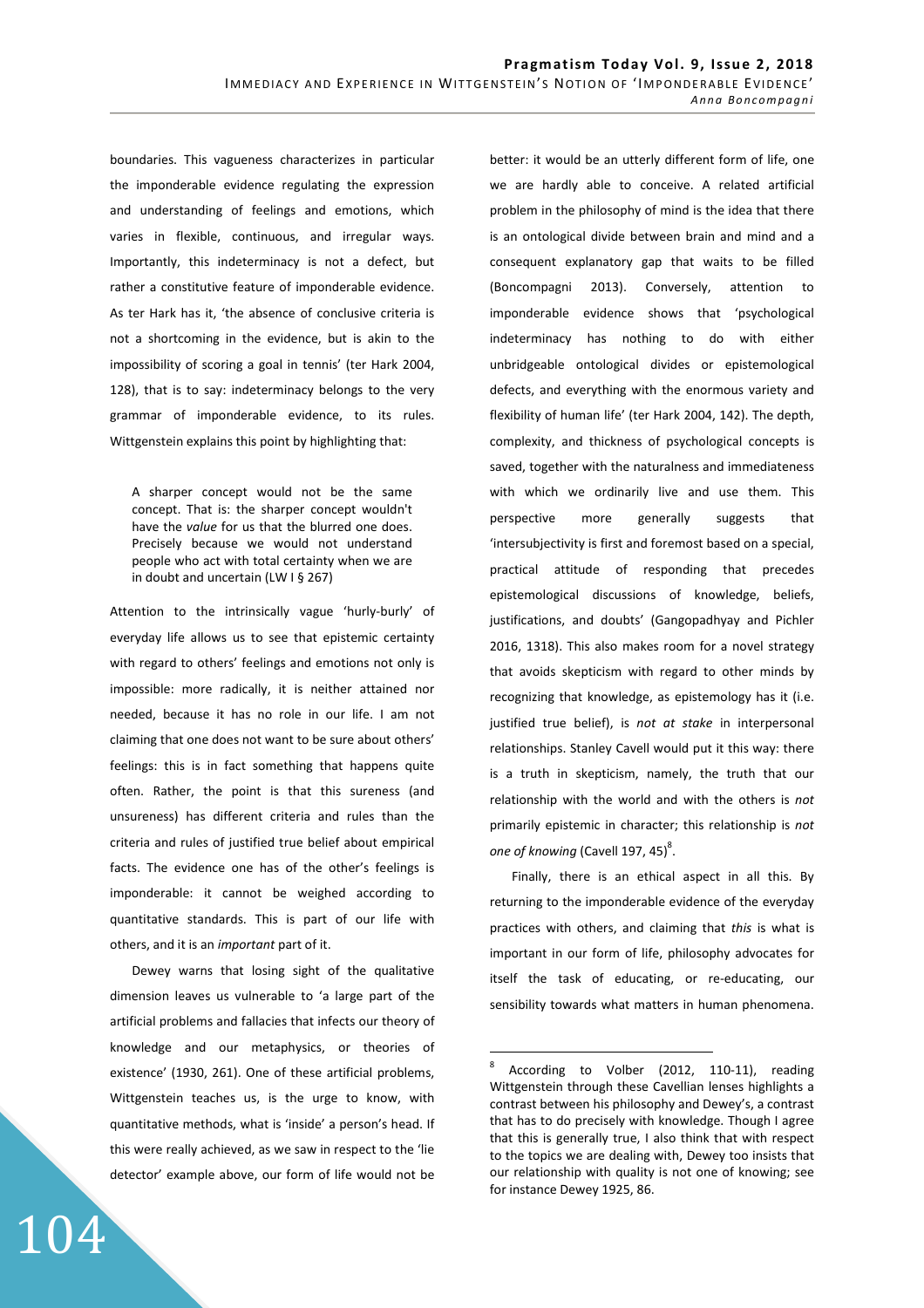Indeed, not being able to see and perceive the complex and qualitative dimension of life not only results in theoretical failures: what is worse in this neglectful attitude is that it fosters inattention and indifference in our relationships themselves. Not being able to see pain, joy, curiosity, suffering in the other's expressions and gestures, or to capture subtle nuances of behavior and appreciate the complexity of the person in front of us, is the first step towards insensibility. If it ignores these immediate aspects of understanding in favour of discussions on the unknowableness of the other's mind, philosophy facilitates this amnesia. If conversely it ceases these discussions in favour of the reappraisal of the everyday, immediate and yet experienced sensibility with regard to others' feelings and emotions, it can help to focus the attention on these aspects and can enrich our capacity for understanding others and attuning ourselves to situations of interaction.

To borrow a line of argument that Floyd (2017, 371) applies to the concept of acquaintance, but that (in my view) fits perfectly well with our topic:

[Wittgenstein] returned 'acquaintance' to our everyday sense of the word: the sort of acquaintance, or experience, we may have with an object or a person or animal. This sense of 'acquaintance' requires comportment, discernment, attunement, response, experience, sensitivity to context, some elements of convention (handshaking, nodding, smiling) and, in the case of a person or animal, at least some shared sense of interests and instincts. It involves looking and response, acknowledgement of another who is expected to respond back with a look.

#### **Conclusion**

In this paper, I have argued that the Wittgensteinian notion of imponderable evidence is an example of how philosophy can investigate the qualitative dimension of human life, a dimension in which immediacy and experience are interwoven in an inextricable way. After introducing the topic through the examination of how Wittgenstein accounts for the difference in our attitudes towards inanimate objects and living beings, I have considered the notion of imponderable evidence as it appears in his notes on the philosophy of psychology and in some remarks on aesthetic judgment. In order to clarify this notion further and to interpret it in a wider framework, I have invoked John Dewey's conception of qualitative thought, pointing out some affinities with the Wittgensteinian outlook that helped to elucidate some aspects of it. Though the two philosophers have different perspectives overall, an interesting point of contact is that both emphasize the importance for philosophy of acknowledging the interplay of immediacy and experience in our ordinary practices and exchanges with the world and others. For both, the aim here is to 'come to understand better what is already within the common experience of mankind' (Dewey 1925, 36-7), a task that philosophy can accomplish by paying attention to the pervasiveness and importance of qualitative elements in our existence (and co-existence).